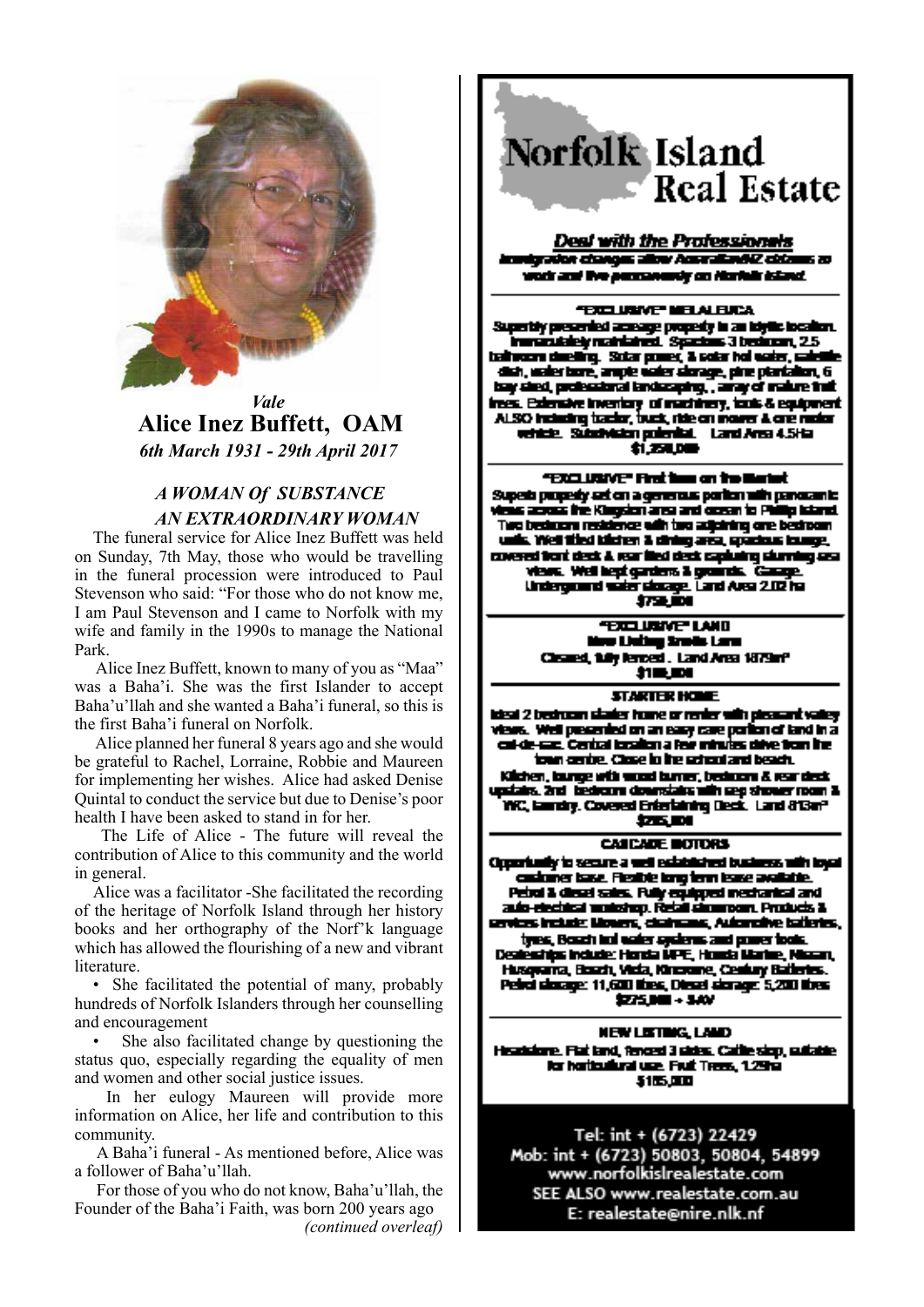### *Alice Inez Buffett, OAM - continued*

and His teachings have since been adopted by the most widespread religious community in the world, second only to Christianity.

 Baha'is have been coming to Norfolk since 1923, before Alice was born. Alice accepted the Faith, partly as it did not require her to compromise her love for Christ, but also because of its teachings that are relevant to the challenges of today.

 The Baha'i Faith has no clergy so community members conduct the affairs of the community. My wife, Soussan, Colin Dibdin and myself have been members of this community and have returned to assist Alice's family and friends today.

There are few ceremonies in the Baha'i Faith and the only specified requirement for a funeral is to have the Prayer for the Departed which is read at the graveside.

 Alice has added to this a series of readings and prayers that were meaningful to her and are footsteps of her search for spiritual truth. You will be familiar with more than half of the readings and hymns in the ceremony, that come from her Christian heritage.

 The initial Baha'i prayer announces that every place where God is praised, that place is blessed.

 Prayer for the Departed concludes with a series of repeated verses, each of which explores a dimension of our relationship with God.

 The final prayer, one of the Baha'i prayers for unity, was the first to be translated into the Norf'k language by Alice, a tribute to her skills as a translator as well as her refinement of the Norf'k orthography. Dids (David Evans) has kindly agreed to read this prayer for us. Unity does not necessarily mean uniformity and the unity of the Norfolk community was important to Alice regardless of the differences of opinion that we might have.

 Conclusion - While we grieve for our loss, we should also rejoice for Alice, who is now relieved from the discomfort she has had to bear for many years and we remember the grace with which she bore those trials. In many ways she was an example for us all.

 Appreciation - The family and friends of Alice would like to thank all of you for coming today but particularly those who dig the grave, prepare the flowers, assist with the readings and provide those services which help to weld this community together.

 Committal - "God has created all, and all return to God."

Prayer - Soussan Stevenson, wife of Paul then said the following prayer - "Blessed is the spot, and the house, and the place, and the city, and the heart, and the mountain, and the refuge, and the cave, and the valley, and the land, and the sea, and the island, and the meadow where mention of God hath been made, and His praise glorified. - Baha'u'llah.

Prayer For The Departed - Colin Didbin continued with the recitation of the following prayer:- "O my God! This is Thy handmaiden and the daughter of Thy handmaiden who hath believed in Thee and in Thy signs, and set her face towards Thee, wholly detached from all except Thee. Thou art, verily, of those who show mercy the most merciful.

Deal with Her, O Thou Who forgivest the sins of men and concealed their faults, as beseemeth the heaven of Thy bounty and the ocean of Thy grace. Grant her admission within the precincts of Thy transcendent mercy that was before the foundation of earth and heaven, There is no God but Thee, the Ever-Forgiving, the Most Generous.

Let him, then, repeat six times the greeting "Allahu-Abha", and then repeat nineteen times each of the following verses.

We all, verily, worship God.

We all, verily, bow down before God.

We all, verily, are devoted unto god.

We all, verily, give praise unto God.

We all, verily, yield thanks unto God.

We all, verily, are patient in God.

Baha'u'llah

As advised by Paul Stevenson, more than half of the readings and hymns in the ceremony came from Alice's Christian heritage commencing with the singing of the Hymn "What a Friend we shine Jesus".

The Old Testament Reading - Isaiah 55:9-11 was read by Rachel Nebauer-Borg and the Unity Prayer in Norfolk was read by David "Dids" Evans.

Maureen King then delivered the following Eulogy - 'Tis Sunday afternoon, 7th May 2017 and we have gathered together here at the Norfolk Island cemetery to, in our own personal ways to remember the life of Alice Inez Buffett.

Alice's God-daughter Rachel Nebauer-Borg, her God-son Ronald Ward, her nieces, Lorraine, Kathleen, Colleen, Sandra, here home from Sydney, and Patricia and all their families, thank you for your presence here this afternoon. Thank you to others who have journeyed from Australia to share and to remember Alice in your personal way.

Thank you to you all for coming and sharing and remembering.

Alice requested this to be her funeral service and according to these her wishes we must honour her. A Bahai funeral service.

ALICE INEZ BUFFETT and many, many folk in the community affectionately knew her as "Maa" was born in Norfolk Island on 6th March 1931 to respected parents, Thomas Francis Buffett and Nellie Elva Quintal. Her elder sister OEnone Harriett Buffett was born in 1923 and passed away in 2000.

Alice was baptised in St. Barnabas Chapel and confirmed as a believer of Jesus Christ in All Saints Church Kingston in 1942 when she was eleven years old. In 1992, as a devout believer of the teachings of Jesus Christ, Alice declared her understanding and belief in the Baha'i Holy writings because, as Alice declared, and I quote, " they clearly fulfil the message given to us by Jesus Christ in the passage of the Bible in St John's Gospel Chapter 16."

Alice married Donald Robson in 1950, he died in 1957, David (Lass) Edward in 1959 and Fredrick (Pow) Snell in 1996.

Here today is a very special gentleman, Robert and his dear wife Barbara Hoare. It was when Alice and Don Robson lived in Sydney that they took-in to care *- continued overleaf)*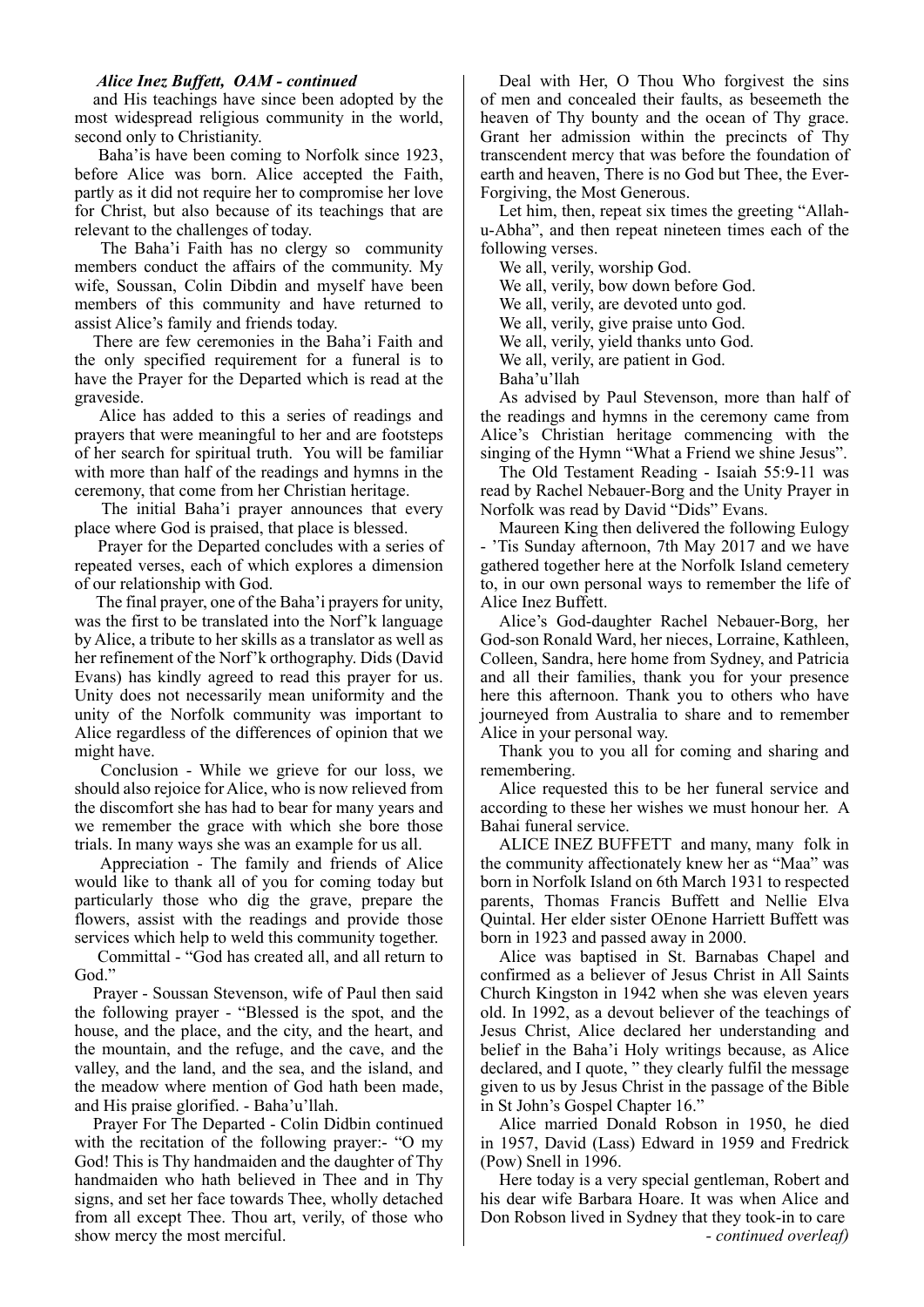### *Alice Inez Buffett, OAM - continued*

for young Robert when he was eight years of age. The years have passed and Robert and Barbara have visited Alice often, pausing to remember with much thankfulness. Thank you Robert and Barbara.

You had planned to visit Alice this weekend and give her a surprise. Well, Alice gave you and all of us, her surprise!

In 1945 Alice, a student at Norfolk Island Central School was awarded the Queen Victoria Scholarship and so continued her education at Burwood Girls High School, Sydney Australia. She completed Arts 1 at Sydney University but left mid-way through her Arts 2 studies when she realised that she would not be successful in obtaining a high school teaching position at Norfolk Island Central School.

Returning to Norfolk Island in 1954 with her husband Don, he built for Alice, what became known as her studio in Grassy Road. It was at this studio she encouraged many up and coming young artists on Norfolk Island setting them on their roads to successful careers.

In 1979 Alice was elected to the first Legislative Assembly of Norfolk Island. Also, the first woman to be elected. Alice was re-elected to the second, third and fifth Legislative Assemblies. In 1986 she held the Ministerial portfolio of Minister of Social Services. Alice was the prime mover for Norfolk Island Health Services especially for the aged in our community.

Alice had a concern for the good of our community and for anyone suffering, grieving or struggling in some way. She also was generous in spirit and up until the late 1990's, unlimited energies, catering for such functions as the annual Foundation Day (her birth date) ANZAC and Bounty Days. It was Alice who revitalised Foundation Day celebrations as we know it today. In 1999 it was Alice who was the 'foundation stone' of seeking fundings to formulate a Breast Mammogram machine for testings on Norfolk Island.

Her musical talents, piano playing and singing, kept many a toe tapping late and into the early morning hours at places like the Paradise Hotel, Kingston, the RSL and many other venues around Norfolk. Dem tull they were great times! Alice loved to party.

Alice, in the late 1950's and 1960's was a Member of the Norfolk Island Bowling Club and for three consecutive years was the Champion Ladies Bowler.

In 1986 Alice was awarded a Winston Churchill Fellowship which enabled her to further her research in the Norfolk Island language.

Alice Buffett is the author of "Speak Norfolk Today" which documents the Norfolk-Pitcairn Languages which provides a speaking system and a complete grammatical analysis of the Norfolk Island language. Don Laycock was the linguist. This book was published in 1988.

Alice is the author of "From Coconuts to Computers" published in 2004 which documents her knowledge and life-long experiences of Norfolk Island, its cultures and traditions as related to Alice and her forebears from Tahiti, Pitcairn and Norfolk Island. Alice was the first to recognise in documentation form, the role of the Tahitian women.

Alice has also recorded a thought-provoking poem titled "Baek T' Biesk's" (Back to Basics) and will continue to be heard, down through the years over our radio waves. Thank you Maa.

*(continued overleaf)*

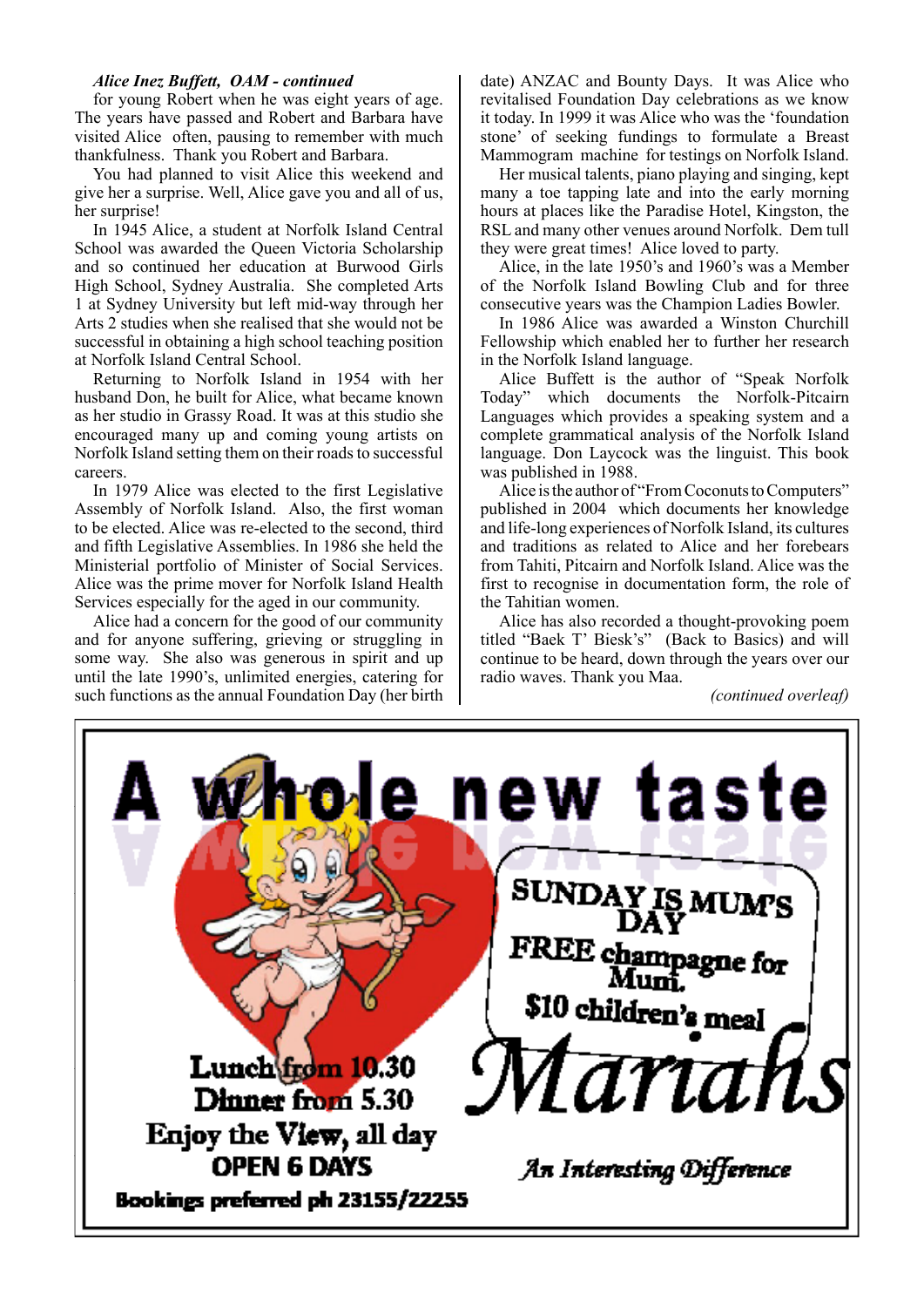### *Alice Inez Buffett, OAM - continued*

The two most engaging powers of an author, a writer such as Alice are to make new things familiar and familiar things new. A legacy left to us to be passed down from generation to generation.

Alice Buffett has been honoured and recognised world-wide for her services to languages receiving numerous awards. In 1995 Alice was "Woman of the Year" from the American Biographical Institute of the United States of America. In 2002 Alice Buffett was inducted into the Hall of Fame of the American Biographical Institute USA.

Having published "Speak Norfolk Today" and the International Auxiliary Language. Alice was acclaimed by over 300 professors of languages. She gave lectures on "Orltork" All Talk, in Oxford England and San Francisco USA.

Alice Inez Buffett is recognised for her authorship of the language in the White House Library USA.

Alice Buffett was decorated with the award of the medal of the Oder of Australia (O.A.M.) in 1995.

The 1st of May 2017, just a few days ago, Lesley Edward, President of the Women's Auxiliary Norfolk Island RSL Sub-branch received the RSL Badge and Certificate to present to Alice Buffett. The certificate is of thanks and recognition to Alice in "appreciation of the 20 years of service to Alice Buffett of the Norfolk Island RSL Sub-branch of the Women's Auxiliary." The badge has been duly pinned on Alice's frock.

Life is not fair, but it is still good.

Alice faced many personal challenges as her years went by. Today, it is my honour to recognise and thank the day by day, week by week, month by month and for thirteen years, the care for Alice, her needs and wants from both Rachel Nebauer-Borg, Alice's Goddaughter and Lorraine Boudan, Alice's oldest niece, gave to Alice. Thank you to you both. Thank you also to so many other folk in our community who cared for Alice in so many different ways, truly appreciated.

A life well lived is a legacy.

Alice Inez Buffett

A woman of substance. An extraordinary woman. "in coelo quies" ... there is peace in Heaven.

(Maureen King).

 The New Testament Reading - John 16:5-7, 12-16 was then read by Alice's God-son Ron Ward.

This was followed by the Committal and the placing of Floral Tributes on the coffin and the service concluded with the singing of "Come Ye Blessed".

### **Thank You**

What a privilege to be a part of this, our very special Norfolk Island community. The family of the late Alice (Maa) Inez Buffett OAM wishes to extend many thanks to all for the incredible love and care extended to Alice.

The doctors, nurses, carers, and staff at the Norfolk Island hospital. Thank you for your loving care and compassion. The amazing Care Norfolk team, and the selfless and generous people who do Meals on Wheels. The ambulance and airline staff who have been so supportive of Alice's needs over the years.

She was very fond and so proud of her many knights in shining armour Robbie, those at KCI, Brentt, George, Dom, and Glen who have met her many maintenance needs over the years.

Especial thanks to the wonderful ladies at 'The Usual Place' for the beautiful wreaths and all who so generously donated flowers. To Mike at the Works Depot for the coffin. The Grave Diggers and Shane for their love and support. The wonderful mound decorating team of Binky, Derek, Ada, George, Brentt, Brandon and Ella. Tardy for driving the hearse, and dear Thomas for being with her and beside her. Thank you Jodie for Alice's police escort. Thank you to Sim for the music, and Dennis and the Lions Club for the sound system. Thank you so much also to Toni for your obliging nature and loving attention to detail, and to Cynthia and Susie for handing out the service sheets. The pall bearers Yvan, Dustin, Jacob,

Dom, George and Brentt who looked after her so wonderfully. The generosity of Gary and Lynne at Parklands is most also much appreciated. The lovely people who helped at the wake, and the extra special acknowledgement and thoughtfulness from the RSL Women's Auxiliary. Thank you also to Vince for her cross. Darlene and her team at Radio Norfolk, and Jo and Jonno at The Norfolk Islander for all that they have done to support us.

Alice found great comfort in her faith and special thanks is extended to Paul, Soussan, and Colin for travelling to the Island to help Alice on her final journey, and the extended Baha'i community for their devotion and support. Heartfelt thanks goes to our dear Maureen who so magnificently encapsulated an extraordinary life, and to Diddles for the special Norf'k reading.

Thank you to all who came to share in Alice's final farewell. Special thanks to Derek for coming home to be with us, and also to Robert and Barbara for being here to say farewell to our beloved Alice.

Our sincere gratitude also goes out to the countless streams of people, extended family, friends, and perfect strangers near and far who have constantly reached out in love and support of Alice. Your many acts of kindness and generosity are sincerely appreciated and have not gone un-noticed. She remained ever so grateful to you all.

Thanks be to God for this wonderful corner of His incredible creation and thank you all for the many acts of kindness and words of condolence. We love you all. With sincere and grateful thanks.



"attention to detail" Darren Nicolai domestic | commercial interior exterior waterblasting | roofs 23252

efficient, reliable & professional service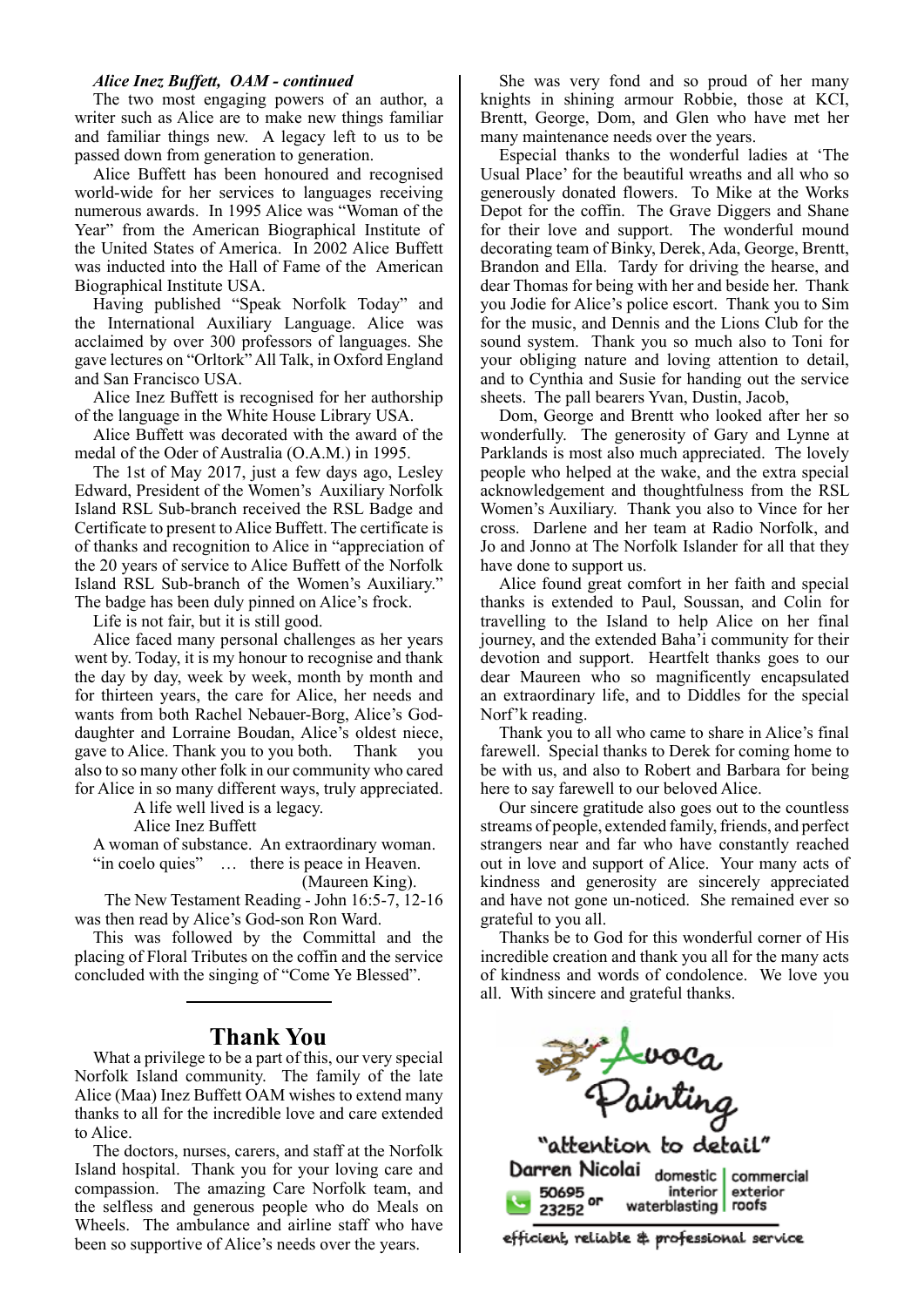

# **SEAT SELECT**

## Enjoy even more choice with seat select.

Whether all you're after is the chance to pick your seat in advance, get more space or a better location on the aircraft, Seat Select gives you the choice to secure the seat you want on Air New Zealand operated flights.

If you're one of the 70% of customers who already have access to free Standard Seating as part of your fare or Airpoints™ Status, you will continue to get this benefit. With Paid Seat Select you also have the option to purchase a Preferred or Exit Row Seat.

### **Standard Seat**

A Standard Seat allows you to take comfort in choosing your seat. If you're flying on a long haul international flight, The Works or Works Deluxe fare on Tasman and Pacific Island flights you can choose a Standard Seat selection for free. If you're travelling on Seat + Bag or Seat fares you can purchase a Standard Seat in advance using paid Seat Select.

If you don't Seat Select in advance, your seat will be allocated to you at check-in.

### **Preferred Seat**

Enjoy a better location on board with Preferred Seating.

### **Exit Row Seat**

Stretch out and enjoy the extra space that an Exit Row Seat provides. Please note that there are some requirements that must be met to sit in an Exit Row.

### Airpoints™ Elite, Gold and Koru members

As an Elite, Gold or Koru member, you will enjoy access to complimentary frequent flyer premium seating. You'll find frequent flyer premium seating towards the front of our cabins on most Air New Zealand flights.

### Contact Burnt Pine Travel to organise your Seat Select



Phone: 1800 501 128 or +6723 22195 Fmail: travel@bumbp.netravel.nf www.bumbpinetravel.com Folkovus.on Facebook www.facebook.com/BumbPine.Travel